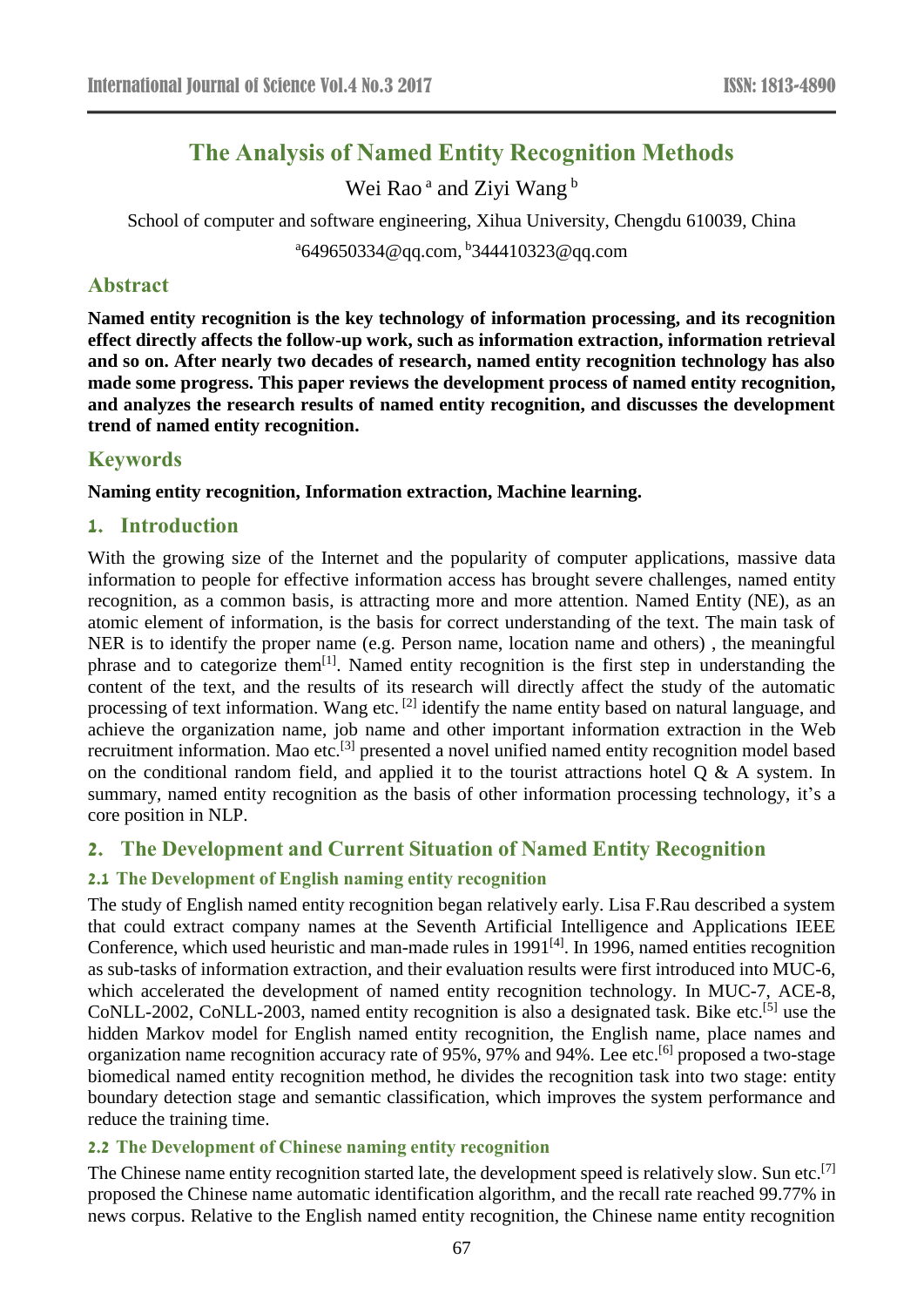has the following main difficulties: First, the Chinese text don't have an obvious identifier, such as a space in English, so the first step in the Chinese naming entity recognition is to determine the boundary of the word, that is the word segmentation. Second, the quality of Chinese word segmentation directly affects the result of name entity recognition. Third, the complexity and disagreement of the Chinese language has effect the quality of named entity recognition. Finally, the different named entity has different internal characteristics, and it's difficult to establish a unified model that it covers all the characteristics.

# **3. The Method of naming entity recognition**

At present, the research on Chinese named entity recognition has made some progress. Technically, it can be divided into the following four methods:Ⅰ)Dictionary-based method; Ⅱ)Rule-based (Linguistics) method; Ⅲ)Statistical machine learning-based method; Ⅳ) mixing method. The five methods are described as follows:

### **(1) Dictionary-based method**

Dictionary-based approach is the easiest and simplest method, it's a simple match between words by querying dictionary. Li etc.<sup>[8]</sup> used the dictionary-based method to extract those pre-defined entities in the document to be processed, and proposed an effective entity filtering algorithm. Le etc.[9] use the method of geography code and Chinese word segmentation to identify the space named entity.

Because the dictionary-based approach is a kind of simple matching recognition mode, it is very simple and efficient in method operation. However, the method of named entity recognition based on dictionary is depend on the size of the dictionary and the overall quality of the dictionary itself, the named entity in Chinese don't follow the uniform format,, which led to recognition performance is not high, accuracy and recall rate is very low.

### **(2) Rule-based (Linguistics) method**

The method of name entity recognition based on rules (linguistics) is based on the "named entity as a separate language unit, and its language structure should also be relatively fixed" conditions, through artificial or semi-automatic way, according to the internal and External features, the development of a series of relevant rules (such as grammar rules, specific affixes or other forms of rules, etc.)<sup>[10]</sup>. However, the rule-based (linguistic) method is highly targeted, and it is necessary to constantly spend considerable manpower and time to update the rules to ensure the best performance.

### **(3) Statistical machine learning-based method**

At present, the statistical machine learning-based method is relatively flexible, the recognition effect is more accurate, therefore, it's the most commonly used naming entity recognition technology. Nowadays, two types of methods based on classifiers and Markov-based models are the most common, and quite a number of models, such as support vector machines (SVM), decision trees (DT), Hidden Markov Models (HMM), Maximum Entropy (ME), Conditional Random Fields (CRFs) and so on.

However, statistical machine learning-based method need marking the artificial corpus in the training set is rather cumbersome, and the corpus can be used, especially the large-scalethe corpus is extremely rare, which brings great inconvenience to the research work.

### **(4) mixing method**

Hybrid method is combine two or more methods to avoid the weaknesses of the above methods, is a better solution to the problems of name entity recognition. Ju etc.<sup>[11]</sup> proposed the method of combining the random field with the rule, with the rich knowledge as the trigger condition, using the CRF model to mark the conditions of the text fragments for place names and organization name recognition. Cai etc.<sup>[12]</sup> proposed a novel framework to combine semantic entities with CRFs and SVM advantages, and combine context, language and statistical features in the algorithm. Wu etc.<sup>[13]</sup> proposed a conditional random field combined with dynamic names table mixed model for the Chinese named entity recognition.